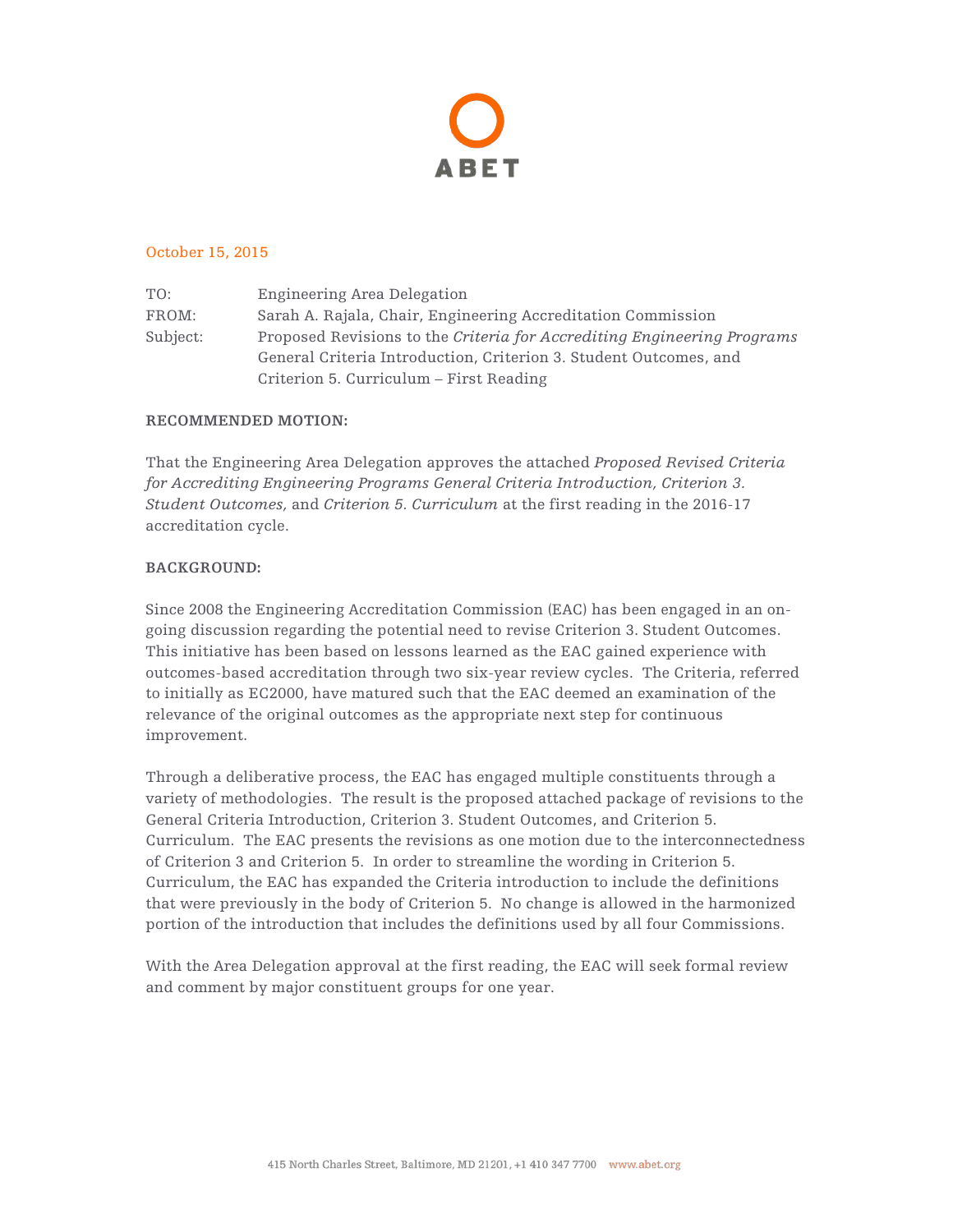# **PROPOSED REVISIONS TO**

# **Criteria for Accrediting Engineering Programs** Effective for Reviews during the 20XX-20YY Accreditation Cycle

## Definitions

While ABET recognizes and supports the prerogative of institutions to adopt and use the terminology of their choice, it is necessary for ABET volunteers and staff to have a consistent understanding of terminology. With that purpose in mind, the Commissions will use the following basic definitions:

Program Educational Objectives – Program educational objectives are broad statements that describe what graduates are expected to attain within a few years of graduation. Program educational objectives are based on the needs of the program's constituencies.

Student Outcomes – Student outcomes describe what students are expected to know and be able to do by the time of graduation. These relate to the skills, knowledge, and behaviors that students acquire as they progress through the program.

Assessment – Assessment is one or more processes that identify, collect, and prepare data to evaluate the attainment of student outcomes. Effective assessment uses relevant direct, indirect, quantitative and qualitative measures as appropriate to the outcome being measured. Appropriate sampling methods may be used as part of an assessment process.

Evaluation – Evaluation is one or more processes for interpreting the data and evidence accumulated through assessment processes. Evaluation determines the extent to which student outcomes are being attained. Evaluation results in decisions and actions regarding program improvement.

This document contains three sections:

The first section includes important **definitions** used by all ABET commissions.

The second section contains the **General Criteria for Baccalaureate Level Programs** that must be satisfied by all programs accredited by the Engineering Accreditation Commission of ABET and the **General Criteria for Masters Level Programs** that must be satisfied by those programs seeking advanced level accreditation.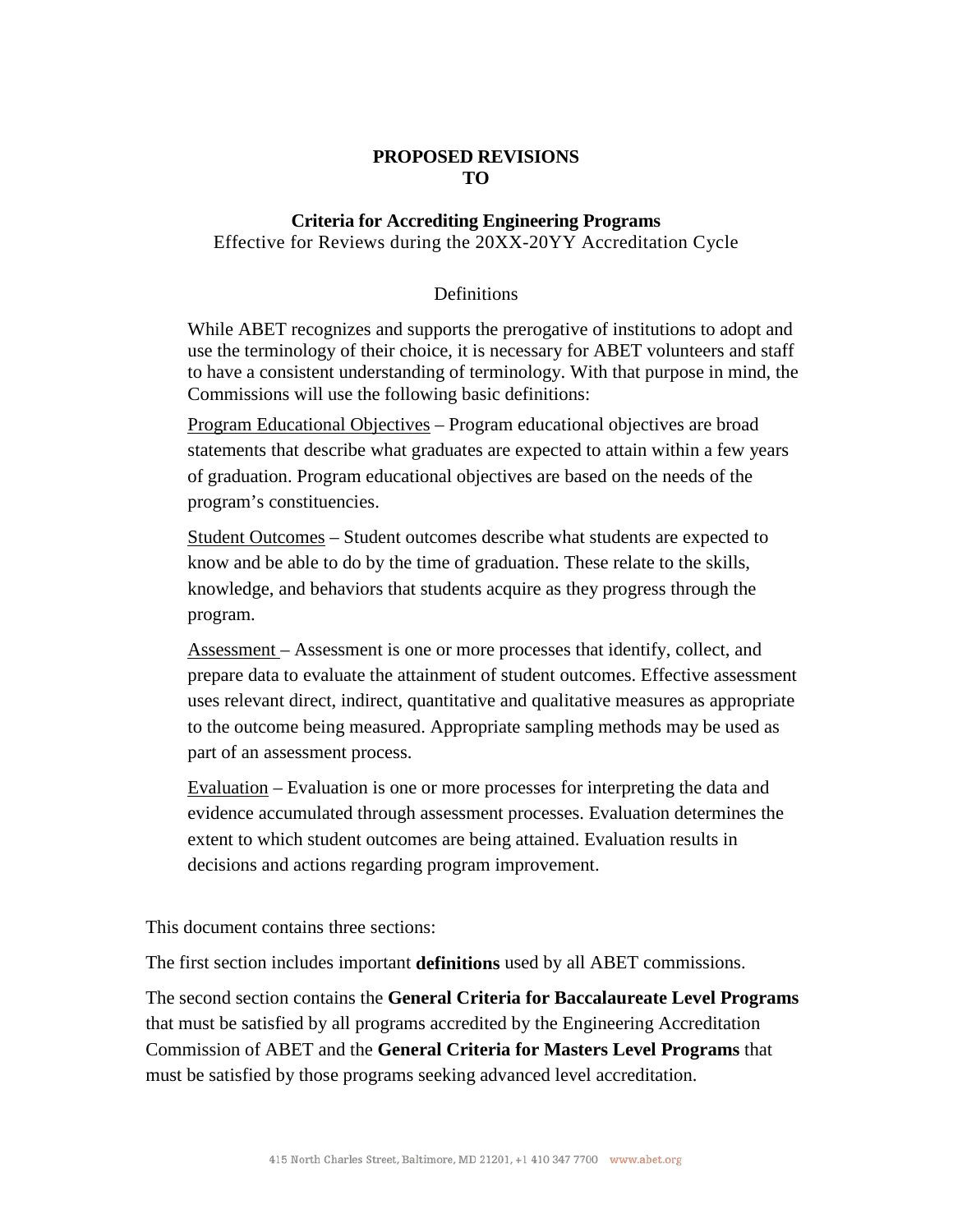The third section contains the **Program Criteria** that must be satisfied by certain programs. The applicable Program Criteria are determined by the technical specialties indicated by the title of the program. Overlapping requirements need to be satisfied only once.

-----------------------------

These criteria are intended to assure quality and to foster the systematic pursuit of improvement in the quality of engineering education that satisfies the needs of constituencies in a dynamic and competitive environment. It is the responsibility of the institution seeking accreditation of an engineering program to demonstrate clearly that the program meets the following criteria.

These criteria are intended to provide a framework of education that prepares graduates to enter the professional practice of engineering who are (i) able to participate in diverse multicultural workplaces; (ii) knowledgeable in topics relevant to their discipline, such as usability, constructability, manufacturability and sustainability; and (iii) cognizant of the global dimensions, risks, uncertainties, and other implications of their engineering solutions. Further, these criteria are intended to assure quality to foster the systematic pursuit of improvement in the quality of engineering education that satisfies the needs of constituencies in a dynamic and competitive environment. It is the responsibility of the institution seeking accreditation of an engineering program to demonstrate clearly that the program meets the following criteria.

The Engineering Accreditation Commission of ABET recognizes that its constituents may consider certain terms to have certain meanings; however, it is necessary for the Engineering Accreditation Commission to have consistent terminology. Thus, the Engineering Accreditation Commission will use the following definitions:

Basic Science – Basic sciences consist of chemistry and physics, and other biological, chemical, and physical sciences, including astronomy, biology, climatology, ecology, geology, meteorology, and oceanography.

College-level Mathematics – College-level mathematics consists of mathematics above pre-calculus level.

Engineering Science – Engineering sciences are based on mathematics and basic sciences but carry knowledge further toward creative application needed to solve engineering problems.

Engineering Design – Engineering design is the process of devising a system, component, or process to meet desired needs, specifications, codes, and standards within constraints such as health and safety, cost, ethics, policy, sustainability, constructability, and manufacturability. It is an iterative, creative, decision-making process in which the basic sciences, mathematics, and the engineering sciences are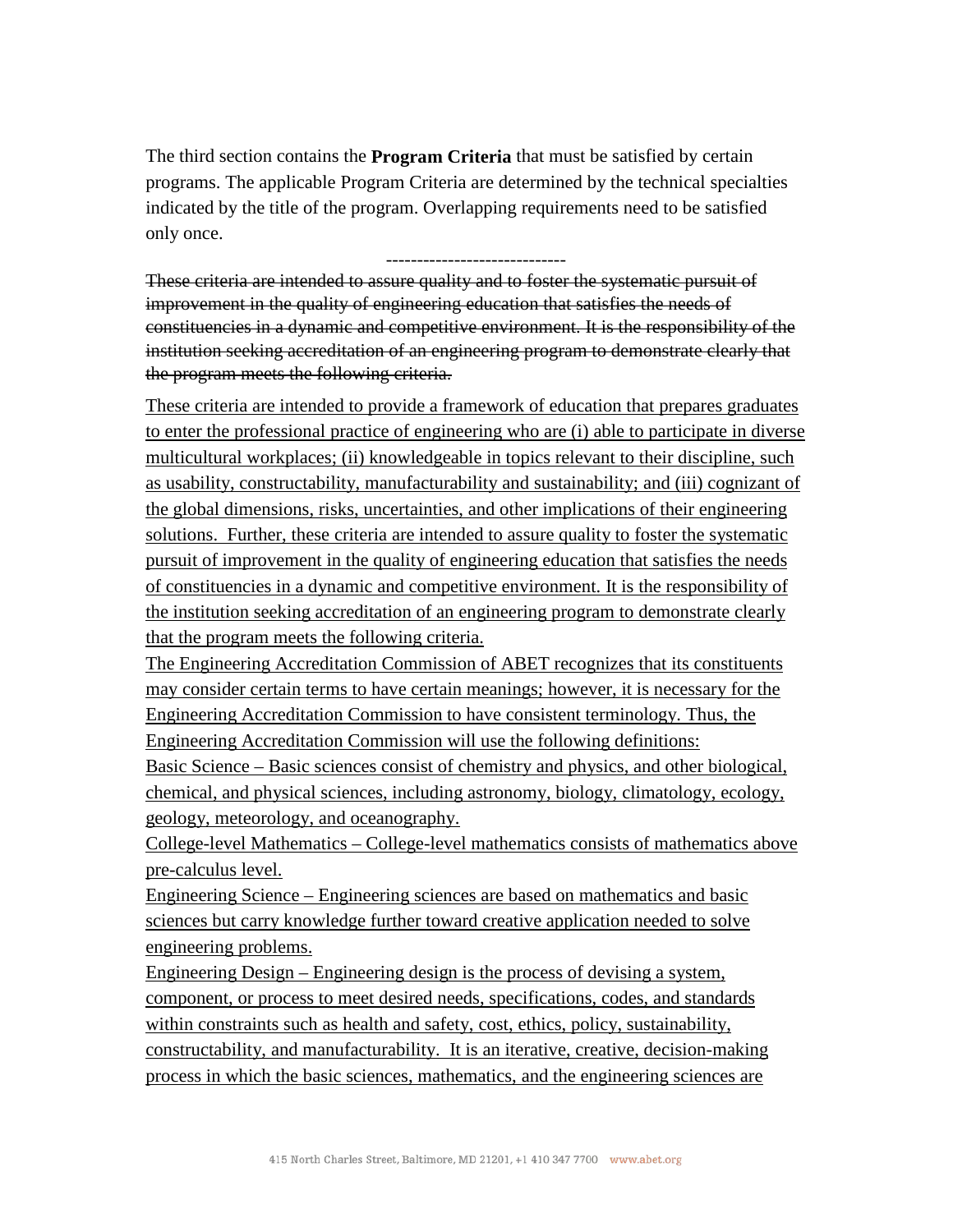applied to convert resources optimally into solutions.

Teams – A team consists of more than one person working toward a common goal and may include individuals of diverse backgrounds, skills, and perspectives. One Academic Year – One academic year is the lesser of 32 semester credits (or equivalent) or one-fourth of the total credits required for graduation with a baccalaureate degree.

Criterion 3. Student Outcomes

The program must have documented student outcomes that prepare graduates to attain the program educational objectives.

Student outcomes are outcomes (a) through (k) plus any additional outcomes that may be articulated by the program.

(a) an ability to apply knowledge of mathematics, science, and engineering

(b) an ability to design and conduct experiments, as well as to analyze and interpret data

(c) an ability to design a system, component, or process to meet desired needs within realistic constraints such as economic, environmental, social, political, ethical, health and safety, manufacturability, and sustainability

(d) an ability to function on multidisciplinary teams

(e) an ability to identify, formulate, and solve engineering problems

(f) an understanding of professional and ethical responsibility

(g) an ability to communicate effectively

(h) the broad education necessary to understand the impact of engineering solutions in a global, economic, environmental, and societal context

(i) a recognition of the need for, and an ability to engage in life-long learning

(j) a knowledge of contemporary issues

(k) an ability to use the techniques, skills, and modern engineering tools necessary for engineering practice.

The program must have documented student outcomes. Attainment of these outcomes prepares graduates to enter the professional practice of engineering. Student outcomes are outcomes (1) through (7) plus any additional outcomes that may

be articulated by the program.

1. An ability to identify, formulate, and solve engineering problems by applying principles of engineering, science, and mathematics.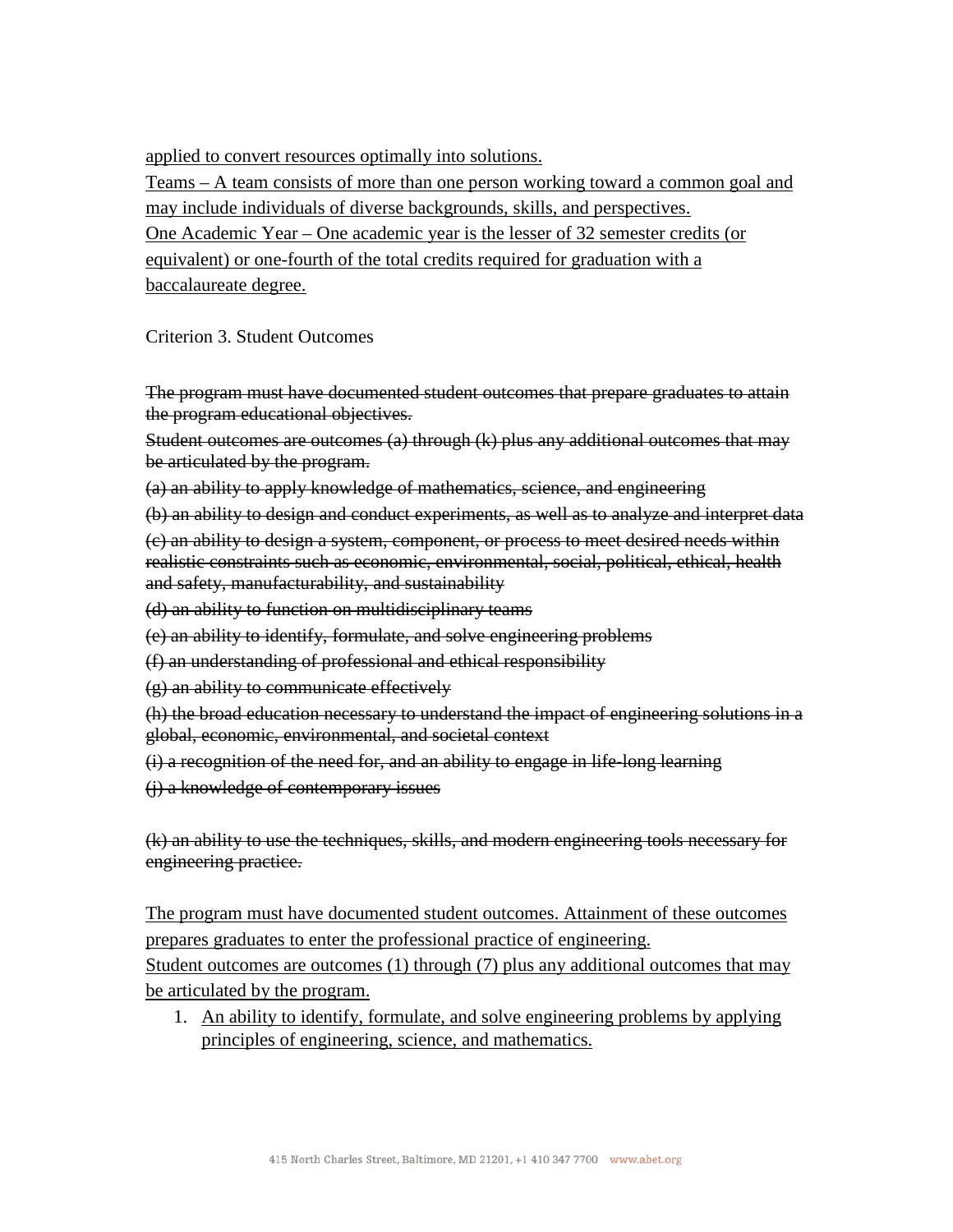- 2. An ability to apply both analysis and synthesis in the engineering design process, resulting in designs that meet desired needs.
- 3. An ability to develop and conduct appropriate experimentation, analyze and interpret data, and use engineering judgment to draw conclusions.
- 4. An ability to communicate effectively with a range of audiences.
- 5. An ability to recognize ethical and professional responsibilities in engineering situations and make informed judgments, which must consider the impact of engineering solutions in global, economic, environmental, and societal contexts.
- 6. An ability to recognize the ongoing need for additional knowledge and locate, evaluate, integrate, and apply this knowledge appropriately.
- 7. An ability to function effectively on teams that establish goals, plan tasks, meet deadlines, and analyze risk and uncertainty.

## Criterion 5. Curriculum

The curriculum requirements specify subject areas appropriate to engineering but do not prescribe specific courses. The faculty must ensure that the program curriculum devotes adequate attention and time to each component, consistent with the outcomes and objectives of the program and institution. The professional component must include:

(a) one year of a combination of college level mathematics and basic sciences (some with experimental experience) appropriate to the discipline. Basic sciences are defined as biological, chemical, and physical sciences.

(b) one and one-half years of engineering topics, consisting of engineering sciences and engineering design appropriate to the student's field of study. The engineering sciences have their roots in mathematics and basic sciences but carry knowledge further toward creative application. These studies provide a bridge between mathematics and basic sciences on the one hand and engineering practice on the other. Engineering design is the process of devising a system, component, or process to meet desired needs. It is a decision-making process (often iterative), in which the basic sciences, mathematics, and the engineering sciences are applied to convert resources optimally to meet these stated needs.

(c) a general education component that complements the technical content of the curriculum and is consistent with the program and institution objectives.

Students must be prepared for engineering practice through a curriculum culminating in a major design experience based on the knowledge and skills acquired in earlier course work and incorporating appropriate engineering standards and multiple realistic constraints.

One year is the lesser of 32 semester hours (or equivalent) or one-fourth of the total